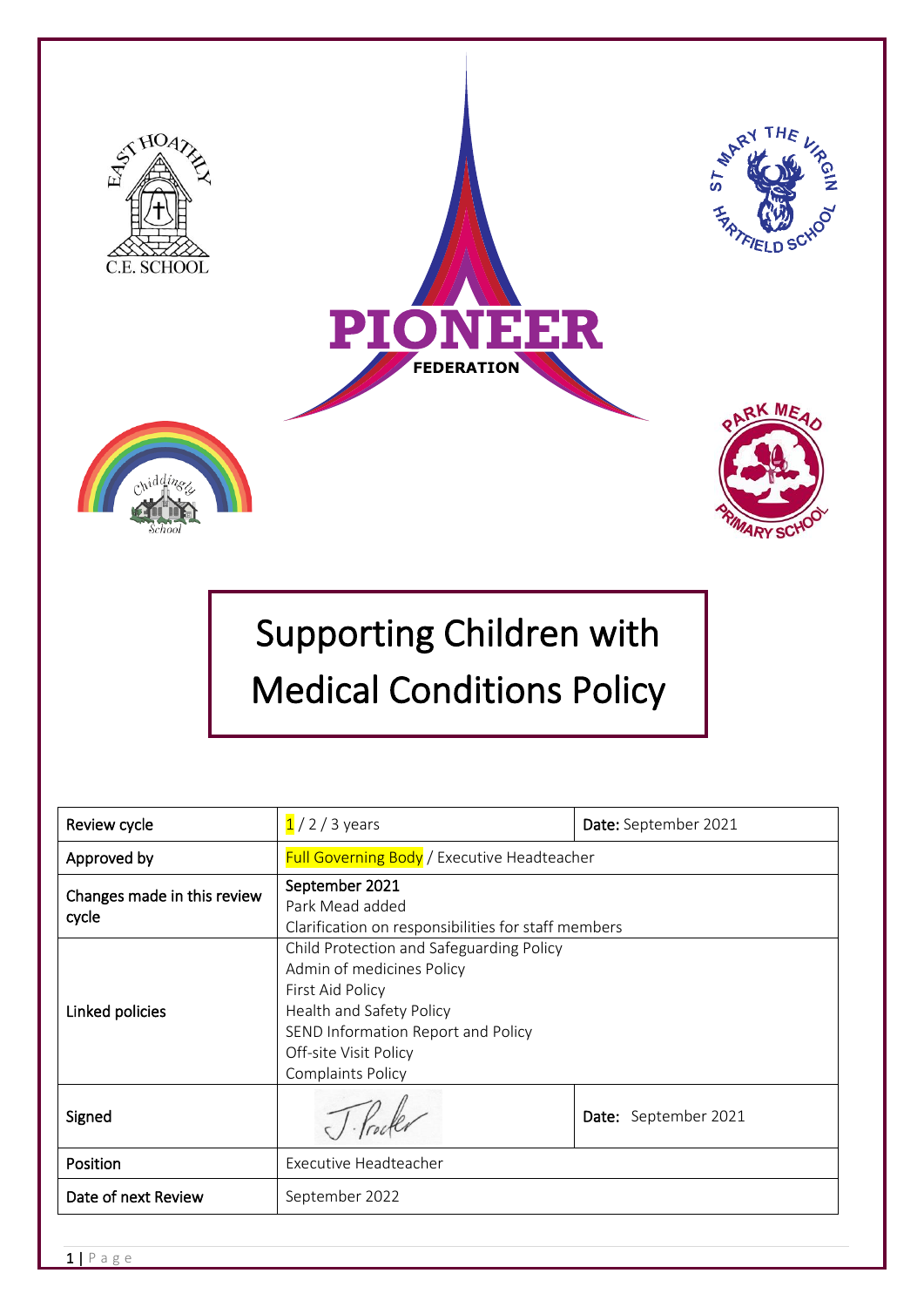#### Document summary

This policy has been produced to help schools and early years settings develop an effective management system to support pupils/young people with medical conditions, in accordance with the DfE's 'Supporting pupils at school with medical conditions' statutory guidance.

When using this policy refer to the referenced supporting documents and templates available on the Supporting children with medical conditions Webshop page.

# **Contents**

| 1.  |                                                                                               |  |
|-----|-----------------------------------------------------------------------------------------------|--|
| 2.  |                                                                                               |  |
| 3.  |                                                                                               |  |
| 4.  |                                                                                               |  |
| 5.  | Procedure to be followed when notification is received that a pupil has a medical condition 5 |  |
| 6.  |                                                                                               |  |
| 7.  |                                                                                               |  |
| 8.  |                                                                                               |  |
| 9.  |                                                                                               |  |
| 10. |                                                                                               |  |
| 11. |                                                                                               |  |
| 12. |                                                                                               |  |
| 13. |                                                                                               |  |
| 14. |                                                                                               |  |
| 15. |                                                                                               |  |
| 16. |                                                                                               |  |
| 17. |                                                                                               |  |
| 18. |                                                                                               |  |
| 19. |                                                                                               |  |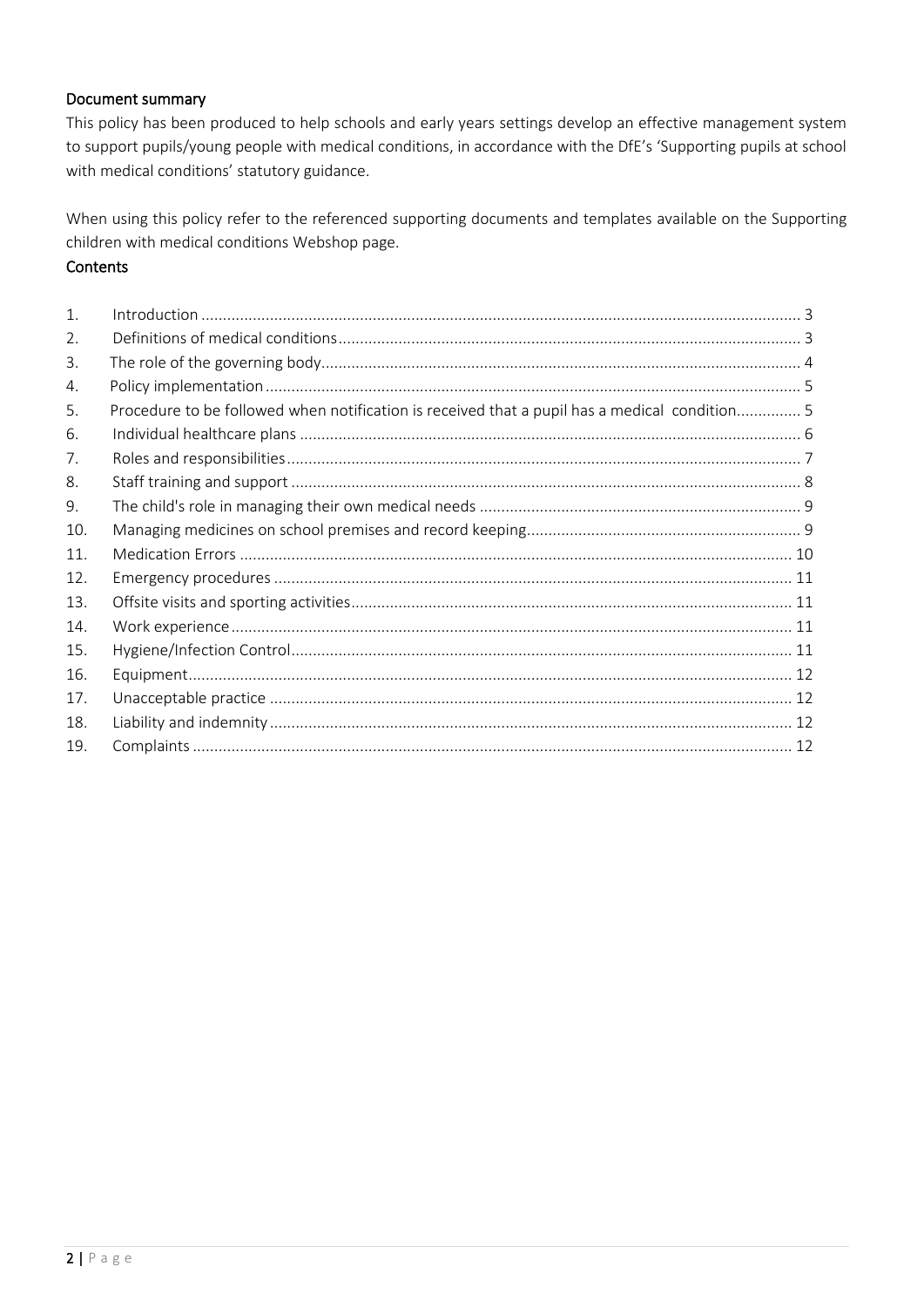# <span id="page-2-0"></span>1. Introduction

- 1.1 This policy is written in line with the requirements of:
	- Children and Families Act 2014 section 100
	- Supporting pupils at school with medical conditions: Statutory guidance for governing bodies of maintained schools and proprietors of academies in England, Department for Education (DfE), December 2015
	- 0-25 SEND Code of Practice, DfE January 2015
	- Mental Health and behaviour in schools: departmental advice for school staff, DfE November 2018
	- Equalities Act 2010
	- Schools Admissions Code, DfE December 2014
	- ESCC Accessibility Strategy
	- ESCC SEND Strategy SEND MATRI[X https://czone.eastsussex.gov.uk/inclusion-and-send/sen-m](https://czone.eastsussex.gov.uk/inclusion-and-send/sen-)atrix/the-matrix/
	- East Sussex policy for the education of children and young people unable to attend school because of health needs (link: <https://www.eastsussex.gov.uk/educationandlearning/schools/attendance-behaviour/too-sick/> )
	- ISEND Front Door <https://czone.eastsussex.gov.uk/inclusion-and-send/front-door-referrals/> and include the following documents: Additonal Needs Plan or IHCP, registration certificate and current medical evidence. Potential referrals can be discussed with TLP – 01273 336888

1.2 This policy should be read in conjunction with the following school policies: health and Safety Policy, First Aid Policy SEN Policy, Safeguarding Policy, Off-site visit policy, Complaints Procedure

1.3 This policy was developed with the governing body and will be reviewed annually.

1.4 Systems are in place to ensure that the Designated Safeguarding Lead is kept informed of arrangements for children with medical conditions and is alerted where a concern arises, such as an error with the administering of medicines or intervention, or repeated medical appointments being missed, or guidance or treatments not being followed by the parents or the child.

#### <span id="page-2-1"></span>2. Definitions of medical conditions

2.1 Pupils' medical needs may be broadly summarised as being of two types:

Short-term affecting their participation at school because they are on a course of medication.

Long-term potentially limiting access to education and requiring on-going support, medicines or care while at school to help them to manage their condition and keep them well, including monitoring and intervention in emergency circumstances. It is important that parents feel confident that the school will provide effective support for their child's medical condition and that pupil's feel safe.

2.2 Some children with medical conditions may be considered disabled under the definition set out in the Equality Act 2010. Where this is the case governing bodies must comply with their duties under that Act. Some may also have special educational needs and/or disability (SEND) and may have a Education, Health and Care (EHC) plan which brings together health and social care needs, as well as their special educational provision. For children with SEND, this policy should be read in conjunction with the Special Educational Needs and Disability (SEND) code of practice (DfE January 2015) which explains the duties of local authorities, health bodies, schools and colleges to provide for those with special educational needs and disabilities. For pupils who have medical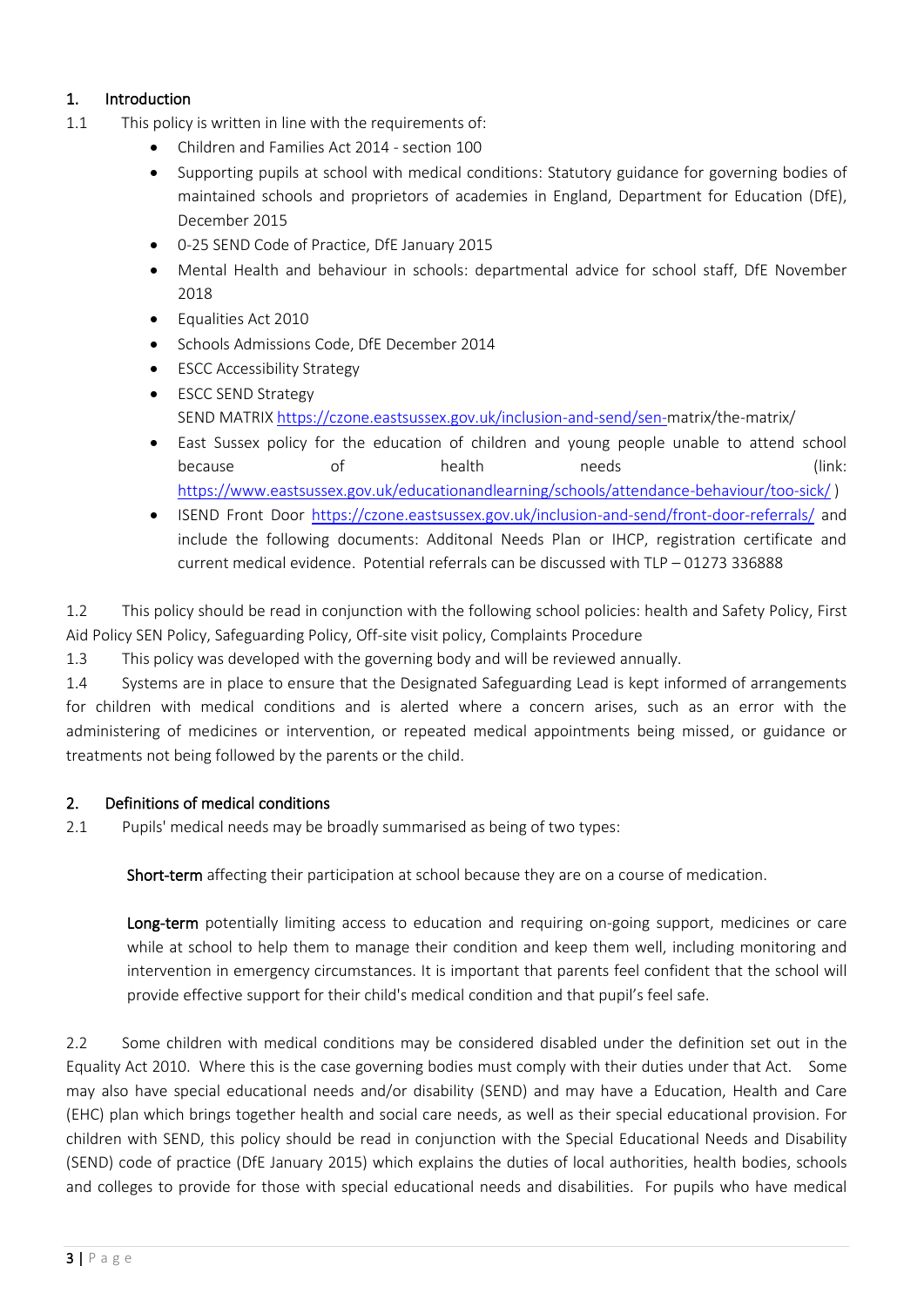conditions and have EHC plans, compliance with the SEND code of practice will ensure compliance with this policy in respect to those children.

# <span id="page-3-0"></span>3. The role of the governing body

3.1 The governing body remains legally responsible and accountable for fulfilling their statutory duty for supporting pupils at school with medical conditions. The governing body of Pioneer Federation fulfil this by:

- Ensuring that arrangements are in place to support pupils with medical conditions. In doing so we will ensure that such children can access and enjoy the same opportunities at school as any other child;
- Taking into account that many medical conditions that require support at school will affect quality of life and may be life-threatening. Some will be more obvious than others and therefore the focus is on the needs of each individual child and how their medical condition impacts on their school life;
- Ensuring that the arrangements give parents and pupils confidence in the school's ability to provide effective support for medical conditions, should show an understanding of how medical conditions impact on a child's ability to learn, as well as increase their confidence and promote self-care. We will ensure that staff are properly trained to provide the support that pupils need;
- Ensuring that the arrangements put in place are sufficient to meet our statutory duties and ensure that policies, plans, procedures and systems are properly and effectively implemented;
- Developing a policy for supporting pupils with medical conditions that is reviewed regularly and accessible to parents and school staff (this policy);
- Ensuring that the policy includes details on how it will be implemented effectively, including a named person who has overall responsibility for policy implementation (see section below on policy implementation);
- Ensuring that the policy sets out the procedures to be followed whenever the school is notified that a pupil has a medical condition (see section below on procedure to be followed when notification is received that a pupil has a medical condition);
- Ensuring that the policy covers the role of individual healthcare plans, and who is responsible for their development, in supporting pupils at school with medical conditions and that they are reviewed at least annually or earlier if evidence is presented that the pupil's needs have changed (see section below on individual healthcare plans);
- Ensuring that the policy clearly identifies the roles and responsibilities of all those involved in arrangements for supporting pupils at school with medical conditions and how they will be supported, how their training needs will be assessed and how and by whom training will be commissioned and provided (see section below on staff training and support);
- Ensuring that the policy covers arrangements for children who are competent to manage their own health needs and medicines (see section below on the child's role in managing their own medical needs);
- Ensuring that the policy is clear about the procedures to be followed for managing medicines including the completion of written records (see section below on managing medicines on school premises);
- Ensuring that the policy sets out what should happen in an emergency situation (see section below on emergency procedures);
- Ensuring that the arrangements are clear and unambiguous about the need to actively support pupils with medical conditions to participate in school trips and visits, or in sporting activities, and not prevent them from doing so (see section on day trips, residential trips and sporting activities);
- Ensuring that the policy is explicit about what practice is not acceptable (see section on unacceptable practice);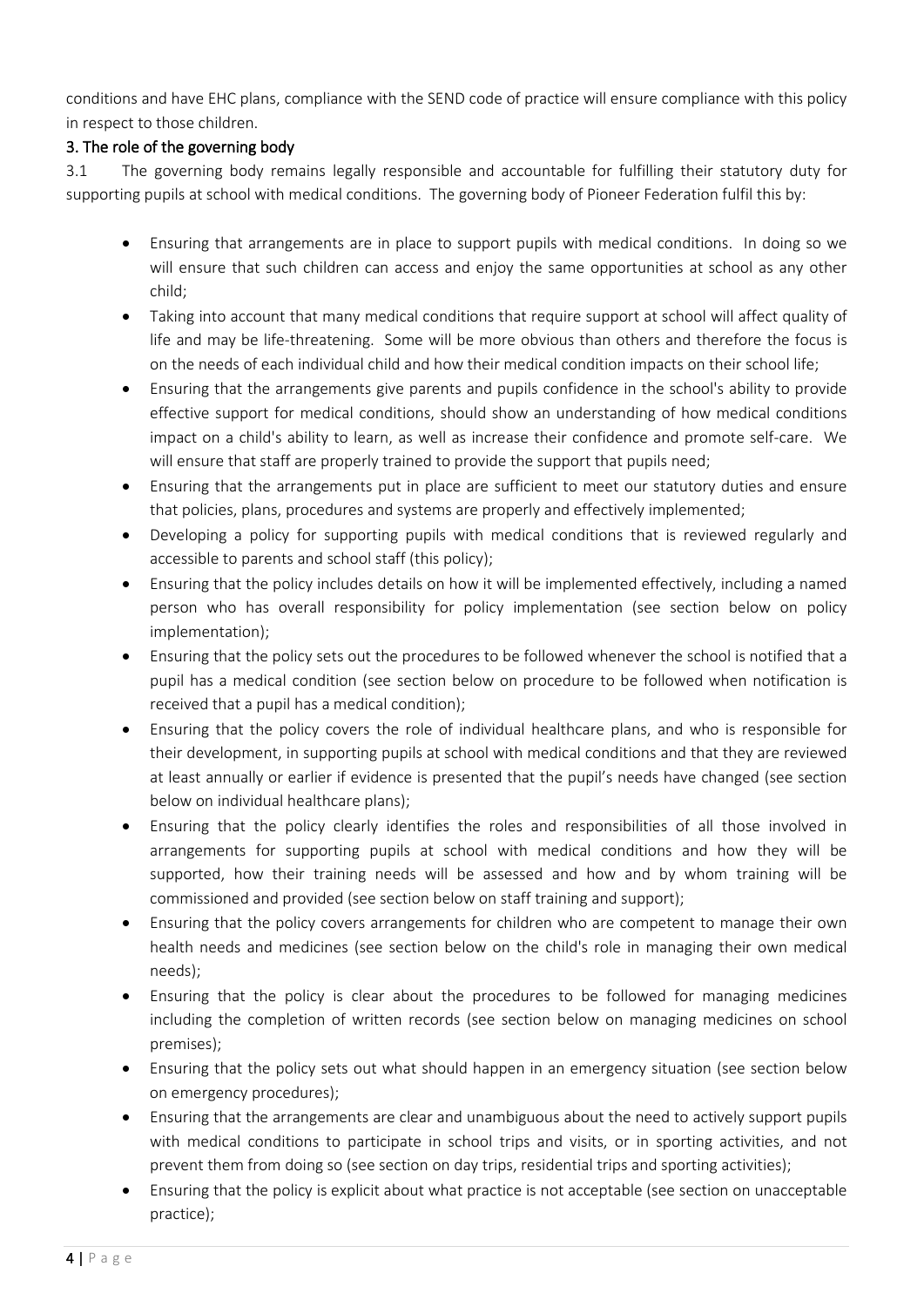- Ensuring that the correct level of insurance is in place and appropriate to the level of risk (see section on liability and indemnity);
- Ensuring that the policy sets out how complaints may be made and will be handled concerning the support of pupils with medical conditions (see section on complaints).

#### <span id="page-4-0"></span>4. Policy implementation

4.1 The statutory duty for making arrangements for supporting pupils at school with medical conditions rests with the governing body. The governing body have delegated the implementation of this policy to the staff below, however, the governing body remains legally responsible and accountable for fulfilling our statutory duty.

4.2 The overall responsibility for the implementation of this policy is given to James Procter, Executive Head*.* They will also be responsible for ensuring that sufficient staff are suitably trained and will ensure cover arrangements in cases of staff absences or staff turnover to ensure that someone is always available and on-site with an appropriate level of training.

4.3 The Head of School will be responsible for briefing supply teachers, preparing risk assessments for offsite visits and other school activities outside of the normal timetable and for the monitoring of individual healthcare plans.

4.4 Sophie Levey (East Hoathly SENCO) and Sian Leahy (Park Mead, Chiddingly and St Mary's SENCO) The School Secretary will be responsible in conjunction with parents/carers, for drawing up, implementing and keeping under review the individual healthcare plan for each pupil and making sure relevant staff are aware of these plans.

4.5 All members of staff are expected to show a commitment and awareness of children's medical conditions and the expectations of this policy. All new members of staff will be inducted into the arrangements and guidelines in this policy upon taking up their post.

# <span id="page-4-1"></span>5. Procedure to be followed when notification is received that a pupil has a medical condition

5.1 This covers notification prior to admission, procedures to cover transitional arrangements between schools or alternative providers, and the process to be followed upon reintegration after a period of absence or when pupils' needs change. For children being admitted to Pioneer Federation for the first time with good notification given, the arrangements will be in place for the start of the relevant school term. In other cases, such as a new diagnosis or a child moving to Pioneer Federation mid-term, we will make every effort to ensure that arrangements are put in place within two weeks.

5.2 In making the arrangements, we will take into account that many of the medical conditions that require support at school will affect quality of life and may be life-threatening. We also acknowledge that some may be more obvious than others. We will therefore ensure that the focus is on the needs of each individual child and how their medical condition impacts on their school life. We aim to ensure that parents/carers and pupils can have confidence in our ability to provide effective support for medical conditions in school, so the arrangements will show an understanding of how medical conditions impact on the child's ability to learn, as well as increase their confidence and promote self-care.

5.3 We will ensure that staff are properly trained and supervised to support pupils' medical conditions and will be clear and unambiguous about the need to actively support pupils with medical conditions to participate in offsite visits, or in sporting activities, and not prevent them doing so. We will make arrangements for the inclusion of pupils in such activities with any adjustments as required unless evidence from a clinician such as a GP states that this is not possible. We will make sure that no child with a medical condition is denied admission or prevented from attending the school because arrangements for supporting their medical condition have not been made. However, in line with our safeguarding duties, we will ensure that all pupils' health is not put at unnecessary risk from, for example, infectious disease. We will therefore not accept a child in school at times where it would be detrimental to the health of that child or others.

5.4 Pioneer Federation does not have to wait for a formal diagnosis before providing support to pupils. In cases where a pupil's medical condition is unclear, or where there is a difference of opinion, judgements will be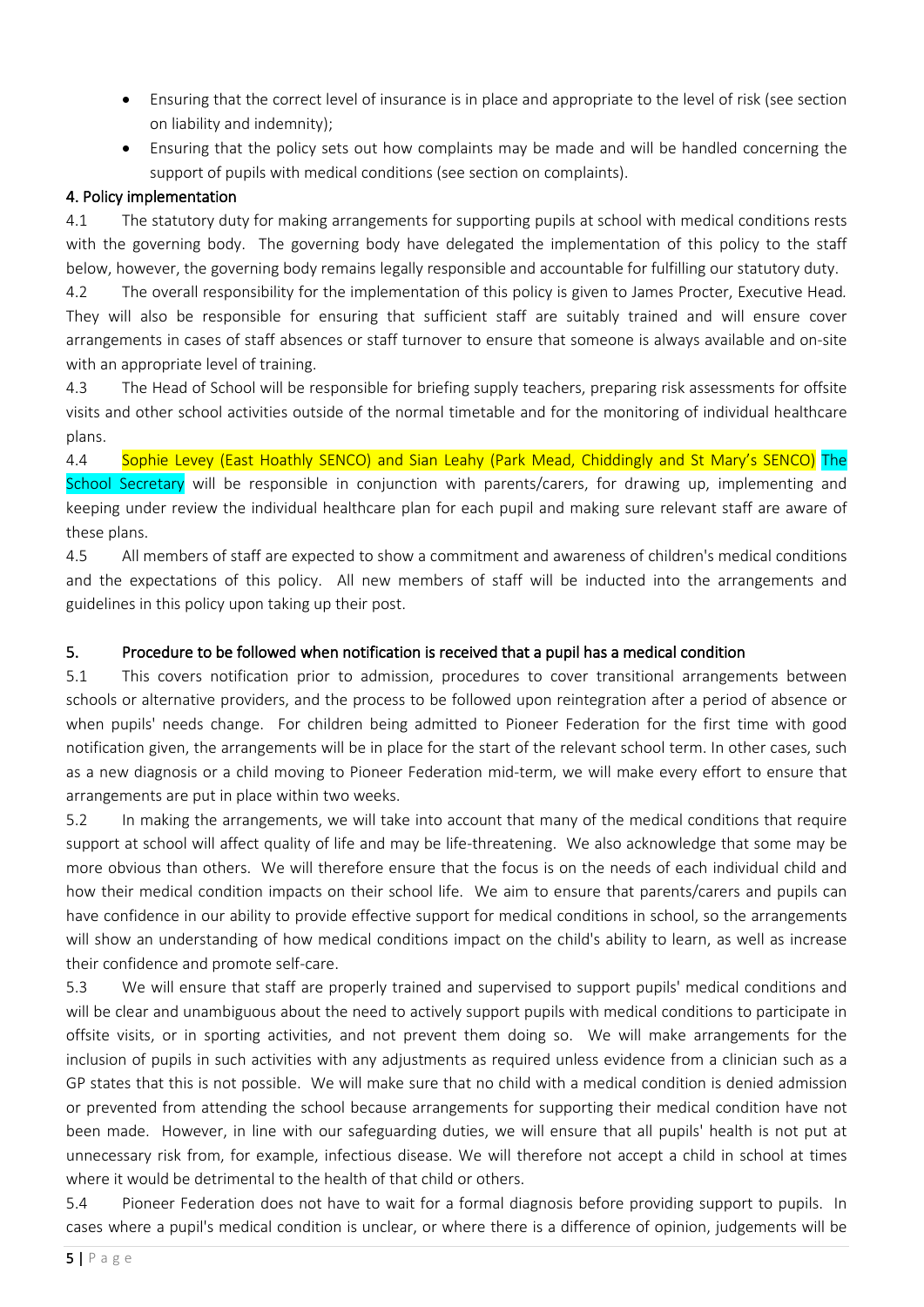needed about what support to provide based on available evidence. This would normally involve some form of medical evidence and consultation with parents/carers. Where evidence conflicts, some degree of challenge may be necessary to ensure that the right support can be put in place, these discussions will be led by the Head of School, and then an individual healthcare plan will be written in conjunction with the parent/carers by the SENCO, and put in place.

#### <span id="page-5-0"></span>6. Individual healthcare plans

6.1 Individual healthcare plans will help to ensure that we effectively support pupils with medical conditions. They will provide clarity about what needs to be done, when and by whom. They will often be essential, such as in cases where conditions fluctuate or where there is a high risk that emergency intervention will be needed. They are likely to be required in the majority of other cases too, especially where medical conditions are longterm and/or complex. However, not all pupils will require one. The school, healthcare professional and parent/carer should agree, based on evidence, when a healthcare plan would be inappropriate or disproportionate. If consensus cannot be reached the Executive Headteacher, James Procter, is best placed to take a final view

Where a child may have been diagnosed with asthma, this will be supported by written asthma plans and regular training and support for staff. Children/young people with significant asthma should have an individual healthcare plan.

6.2 Individual healthcare plans will be easily accessible to all who need to refer to them, on Medical Tracker, while preserving confidentiality. Plans will capture the key information and actions that are required to support the pupil effectively. The level of detail within the plan will depend on the complexity of the pupil's condition and the degree of support needed. This is important because different pupils with the same health condition may require very different support. Where a pupil has SEND but does not have an EHC plan, their special educational needs should be mentioned in their individual healthcare plan and Additional Needs Plan (ANP)

6.3 Individual healthcare plans (and their review) should be drawn up in partnership between the school, parents/carers and a relevant healthcare professional e.g. school, specialist or children's community nurse, who can best advise on the particular needs of the pupil. Pupils should also be involved whenever appropriate. The aim should be to capture the steps which Pioneer Federation should take to help manage their condition and overcome any potential barriers to getting the most from their education. Partners should agree who will take the lead in writing the plan, but responsibility for ensuring it is finalised and implemented rests with the school.

6.4 We will ensure that individual healthcare plans are reviewed at least annually or earlier if evidence is presented that the pupil's needs have changed. They will be developed and reviewed with the pupil's best interests in mind and will ensure that we assess and manage the risks to the pupil's education, health and social wellbeing, and minimise disruption. Where a pupil is returning to school following a period of hospital education or alternative provision, we will work with the local authority and education provider to ensure that the individual healthcare plan identifies the support the pupil will need to reintegrate effectively.

6.5 Where home to school transport is being provided by East Sussex County Council, we will support the development of any risk assessments and share the individual healthcare plan with the local authority and driver/escort. Where pupils have a life threatening condition or a medical need that requires an emergency response, individual healthcare plans should be carried on the vehicle detailing the procedure to be followed in the event of an emergency. In the event that home to school transport is not being provided by East Sussex County Council, the risk assessment and healthcare plan will be shared as appropriate.

6.6 Individual healthcare will suit the specific needs of each pupil, but will all include the following information:

- The medical condition, its triggers, signs, symptoms and treatments;
- The pupil's resulting needs, including medication (dose, side effects, storage and expiry) and other treatments, time, facilities, equipment, testing, access to food and drink where this is used to manage their condition, dietary requirements and environmental issues e.g. crowded corridors, travel time between lessons;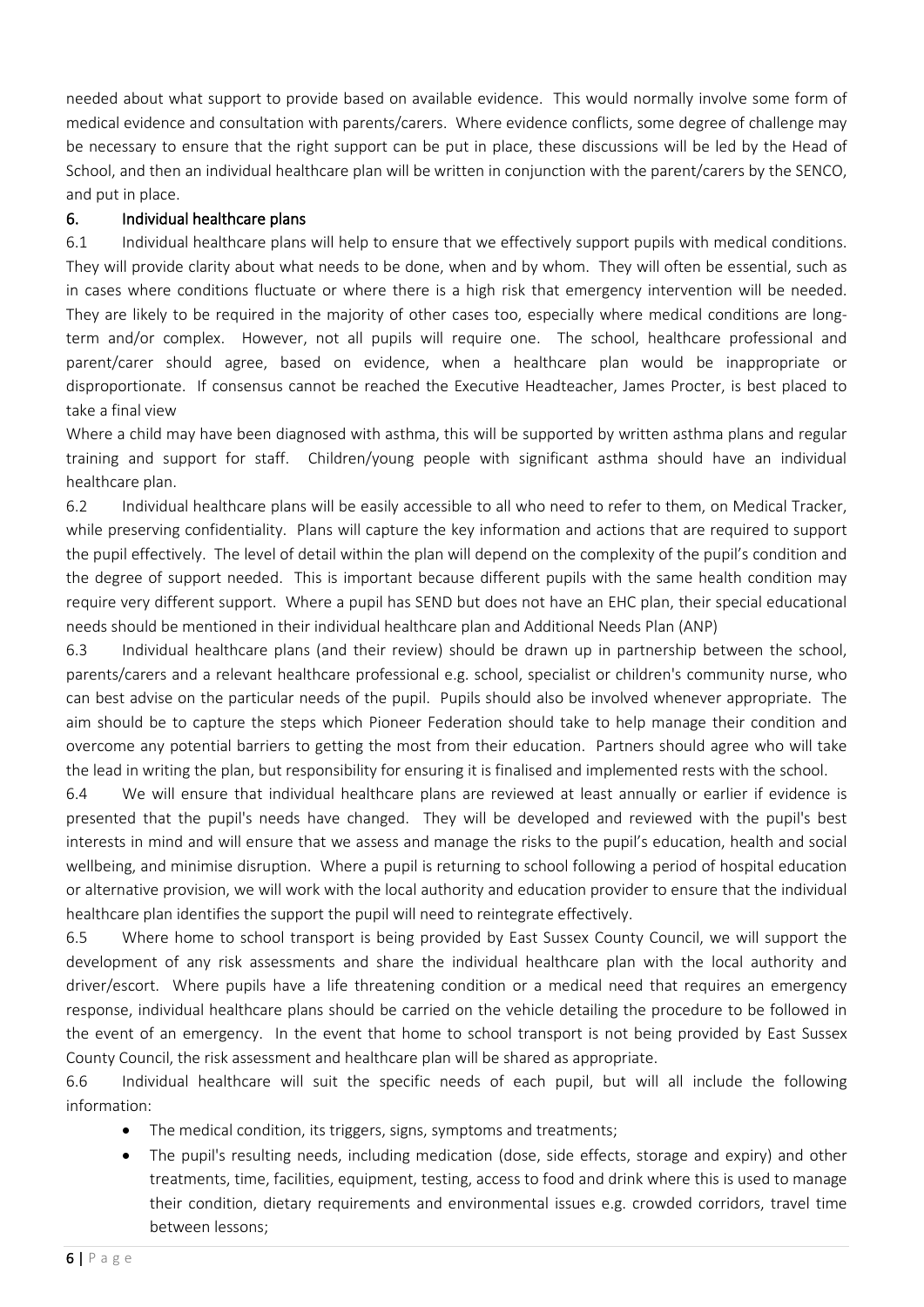- Specific support for the pupil's educational, social and emotional needs for example, how absences will be managed, requirements for extra time to complete exams, use of rest periods or additional support in catching up with lessons, counselling sessions;
- The level of support needed (some pupils will be able to take responsibility for their own health needs) including in emergencies. If a pupil is self-managing their medication, this should be clearly stated with appropriate arrangements for monitoring;
- Who will provide this support, their training needs, expectations of their role and confirmation of proficiency to provide support for the pupil's medical condition from a healthcare professional; and cover arrangements for when they are unavailable;
- Who in the school needs to be aware of the pupil's condition and the support required;
- Arrangements for written permission from parents/carers and the Executive Headteacher, James Procter, for medication to be administered by a member of staff, or self-administered by the pupil during school hours;
- Separate arrangements or procedures required for offsite visits or other school activities outside of the normal school timetable that will ensure the pupil can participate e.g., risk assessment;
- Where confidentiality issues are raised by the parent/pupil, the designated individual is to be entrusted with information about the pupil's condition; and
- What constitutes an emergency for the individual child, procedures to be followed in an emergency, including whom to contact, and contingency arrangements. Some pupils may have an emergency healthcare plan prepared by their lead clinician that could be used to inform development of their individual healthcare plan.

# <span id="page-6-0"></span>7. Roles and responsibilities

7.1 Please refer to the section on policy implementation for the functions that have been delegated to different, named members of staff at Pioneer Federation.

7.2 In addition we can refer to the **School Health Team** using the online referral form which can be found at <https://www.kentcht.nhs.uk/service/school-health-service-east-sussex/> for support with drawing up Individual Healthcare Plans, awareness training around common medical conditions, liaison with lead clinicians including identifying specialist training and advice or support in relation to pupils with medical conditions.

7.3 Other healthcare professionals, including GPs and paediatricians should notify the School HealthTeam when a child has been identified as having a medical condition that will require support at school. Specialist local health teams may be able to provide support, and training to staff, for children with particular conditions (e.g. asthma, diabetes, epilepsy, anaphylaxis).

7.4 Pupils with medical conditions will often be best placed to provide information about how their condition affects them. They should be fully involved in discussions about their medical support needs and contribute as much as possible to the development of, and comply with, their individual healthcare plan or Additional Needs Plan. Schools should complete a Pupil Voice tool to support the development of these plans.

7.5 Parents/carers should provide the school with sufficient and up-to-date information about their child's medical needs. They may, in some cases be the first to notify the school that their child has a medical condition. Parents are key partners and should be involved in the development and review of their child's individual healthcare plan, and may be involved in its drafting. They should carry out any action they have agreed to as part of its implementation, e.g. provide medicines and equipment and ensure they or another nominated adult are contactable at all times.

7.6 East Sussex County Council will work with us to support pupils with medical conditions to attend full time. Where pupils would not receive a suitable education in a mainstream school because of their health needs, the local authority has a duty to make other arrangements. ISEND Teaching and Learning Provision is an East Sussex service which supports schools in the education of children and will provide teaching in a range of settings if a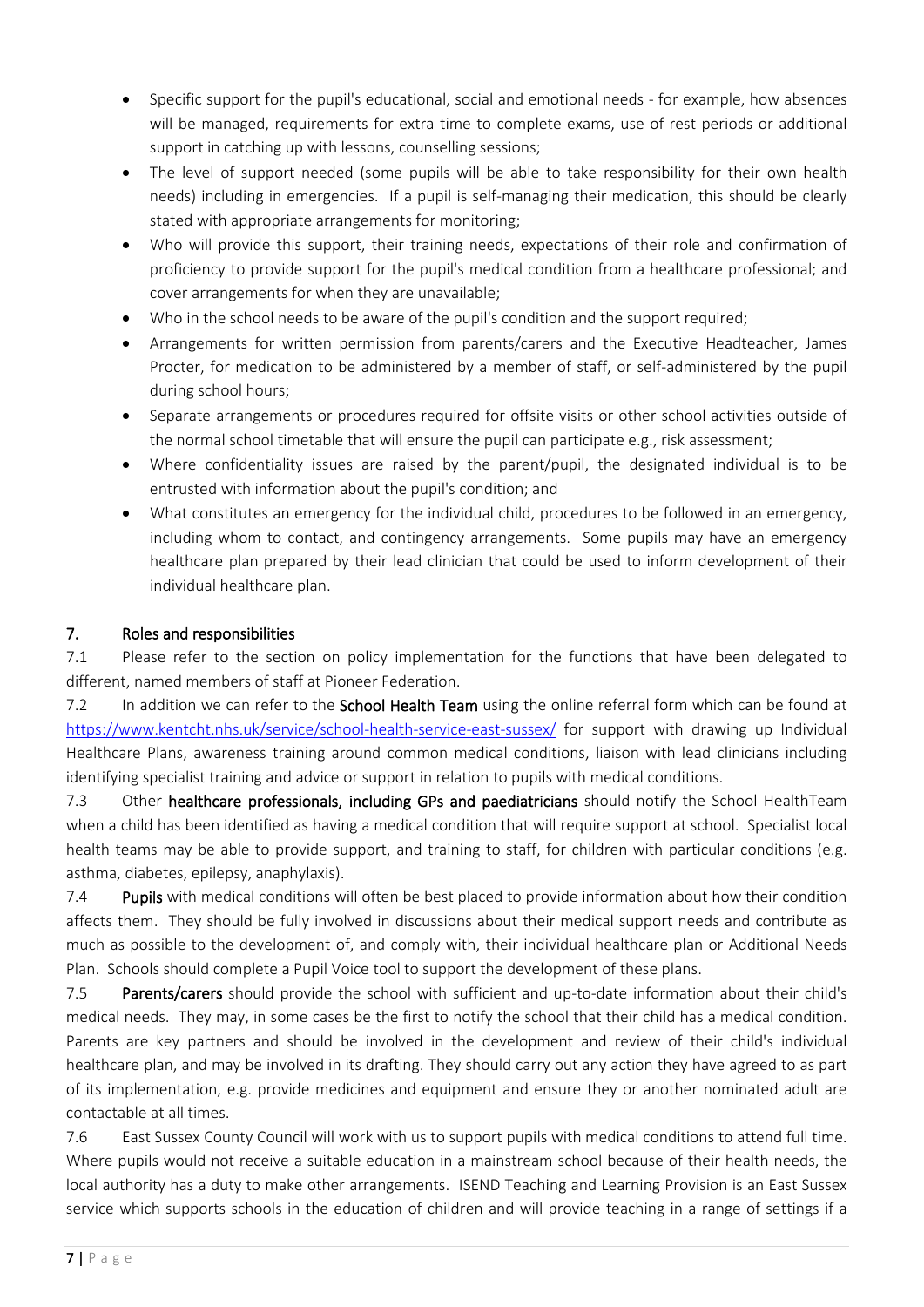young person is unable to attend school for 15 days or more because of health needs (whether consecutive or cumulative across the year).

7.7 Providers of health services should co-operate with schools that are supporting children with medical conditions. They can provide valuable support, information, advice and guidance to schools, and their staff, to support children with medical conditions at school.

7.8 The Ofsted common inspection framework promotes greater consistency across inspection remits. Inspectors must consider how well a school meets the needs of the full range of pupils, including those with medical conditions. Key judgements will be informed by the progress and achievement of these children alongside those of pupils with special educational needs and disabilities, and also by pupils' spiritual, moral, social and cultural development. Schools are expected to have a policy dealing with medical needs and to be able to demonstrate that it is being implemented effectively.

## <span id="page-7-0"></span>8. Staff training and support

8.1 Whole school awareness training will be arranged so that staff are aware of the school's policy for supporting pupils with medical conditions and their role in implementing that policy. This will be done through sharing of the policy at the beginning of every academic year.

The following staff have received training for administrating medicines:

- o East Hoathly: Jessica Stubbs and Michelle Mackmin
- o Chiddingly: Carly Dann and Sarah Benkel
- o St Mary's: Annette Funnell
- o Park Mead: Jacqui Davidson, Christele Taiclet and Kristy Mateides

The following staff have received specific/specialist training:

#### East Hoathly:

#### Auto injector Training on 2<sup>nd</sup> September 2021

James Procter, Vicky Lewis, Kathryn Williams, Mark Lulham, Laura Press, Hayley Roberts, Wendy Burns, Janette Wicks, Bobby Field

#### Chiddingly:

#### Auto injector Training on 2<sup>nd</sup> September 2021

James Procter, Kayleigh Vile, Nathan Cline, Harriet Cousens, Erin Mackarness, Carly Dann, Catherine Frankel, Sian Leahy, Sarah Taylor, Sarah Benkel

#### St Mary's:

#### Auto injector Training on 2<sup>nd</sup> September 2021

James Procter, Becca Hare, Abbie Hill, Sian Leahy, Alexandra Surtees, Cheryl Trengove, Tammy O'Grady, Louise Champion, Naomi Fry

#### Park Mead:

#### Auto injector Training on 2<sup>nd</sup> September 2021

Kristy Mateides, Heidi West, Natalie Riley, Helen Wood, Gaia May, Sarah Foot, Jennifer Adams, Jacqui Davidson, Fran Wyllie, James Procter

8.2 We will record staff training for administration of medicines and /or clinical procedures

8.3 All staff who are required to provide support to pupils for medical conditions will be trained by healthcare professionals qualified to do so where required. The training need may be identified by the healthcare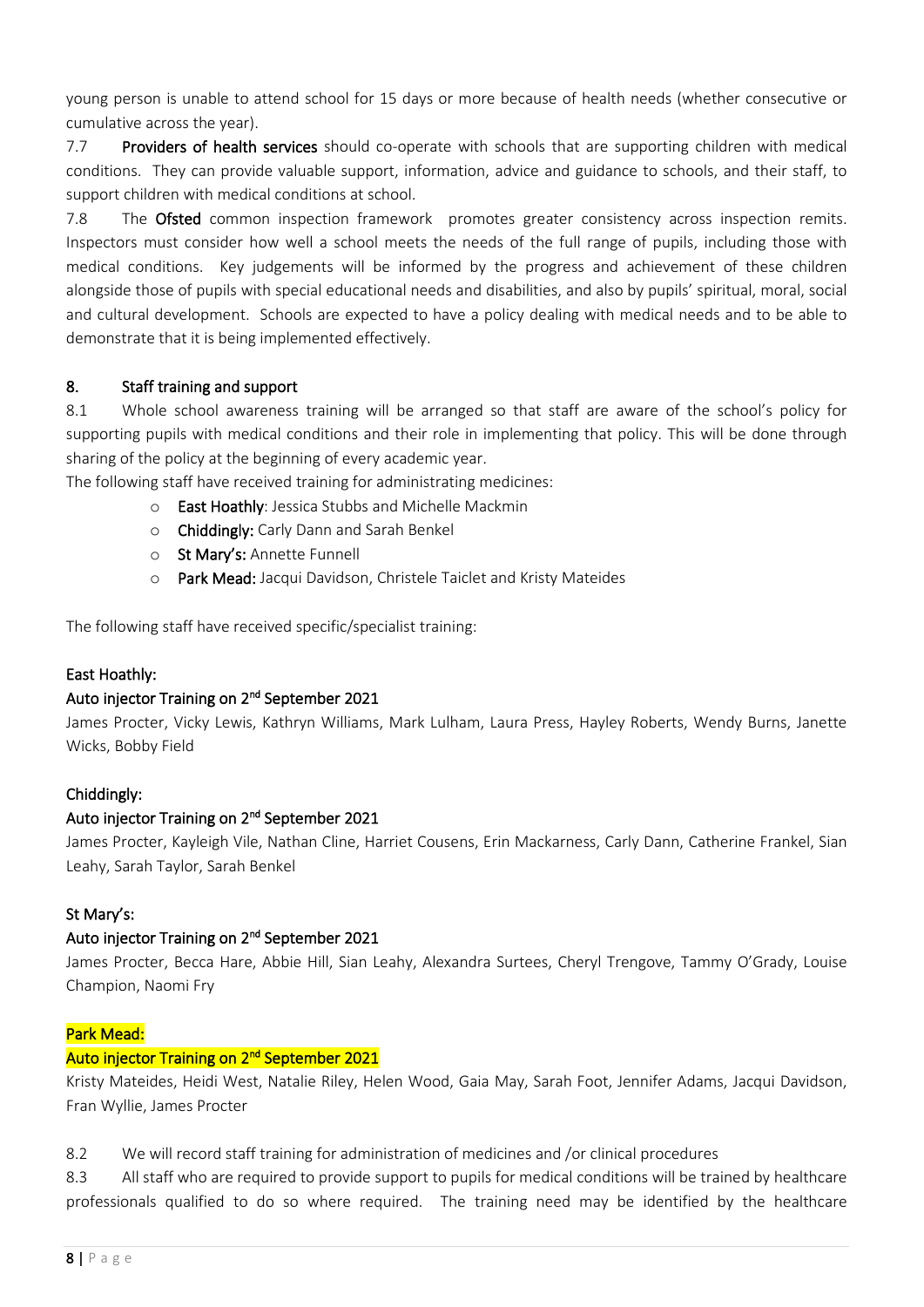professional during the development or review of the individual healthcare plan or we may choose to arrange training ourselves and will ensure that it remains up-to-date.

8.4 Training should be sufficient to ensure that staff are competent and have confidence in their ability to support pupils with medical conditions, and to fulfil the requirements set out in the individual healthcare plans. They will need an understanding of the specific medical conditions they are being asked to deal with, their implications and preventative measures.

8.5 For the protection of both staff and pupil a second member of staff will be present while more intimate procedures are being followed.

8.6 Staff must not give prescription medicines or undertake healthcare procedures without appropriate training (updated to reflect any individual healthcare plans). A first aid certificate does not constitute appropriate training in supporting children with medical conditions. Healthcare professionals, including the school nurse, can provide confirmation of proficiency of staff in a medical procedure, or in providing medication.

8.7 All staff will receive induction training and regular whole school awareness training so that all staff are aware of the school's policy for supporting pupils with medical conditions and their role in implementing the policy. James Procter, Headteacher, will seek advice from relevant healthcare professions about training needs, including preventative and emergency measures so that staff can recognise and act quickly when a problem occurs.

8.8 The family of a pupil will often be essential in providing relevant information to school staff about how their child's needs can be met, and parents will be asked for their views. They should provide specific advice, but should not be the sole trainer.

## <span id="page-8-0"></span>9. The child's role in managing their own medical needs

9.1 If, after discussion with the parent/carer, it is agreed that the pupil is competent to manage their own medication and procedures, they will be encouraged to do so. This will be reflected in the individual healthcare plan.

9.2 Wherever possible pupils will be allowed to carry their own medicines and relevant devices or should be able to access their medication for self-medication quickly and easily; these will be stored in the cupboard in the medical room/area or the fridge to ensure that the safeguarding of other pupils is not compromised. Pioneer Federation also recognises that pupils who take their medicines themselves and/or manage procedures may require an appropriate level of supervision. If it is not appropriate for a pupil to self-manage, then relevant staff will help to administer medicines and manage procedures for them.

9.3 If a pupil refuses to take medicine or carry out a necessary procedure, staff should not force them to do so, but follow the procedure agreed in the individual healthcare plan and inform the DSL. Parents will also be informed so that alternative options can be considered.

# <span id="page-8-1"></span>10. Managing medicines on school premises and record keeping

10.1 At Pioneer Federation the following procedures are to be followed

- Medicines should only be administered at school when it would be detrimental to a child's health or school attendance not to do so;
	- No child under 16 should be given prescription or non-prescription medicines without their parents written consent
	- We will not administer non-prescription medicines. However, we will selectively administer nonprescription medicines, to children with longer term medical conditions that, if not managed would limit their access to education, where a child's condition can be managed with an 'over the counter' medicine or those children where the school/setting would be considered in breach of disability legislation
- Where clinically possible, medicines should be prescribed in dose frequencies which enable them to be taken outside school hours;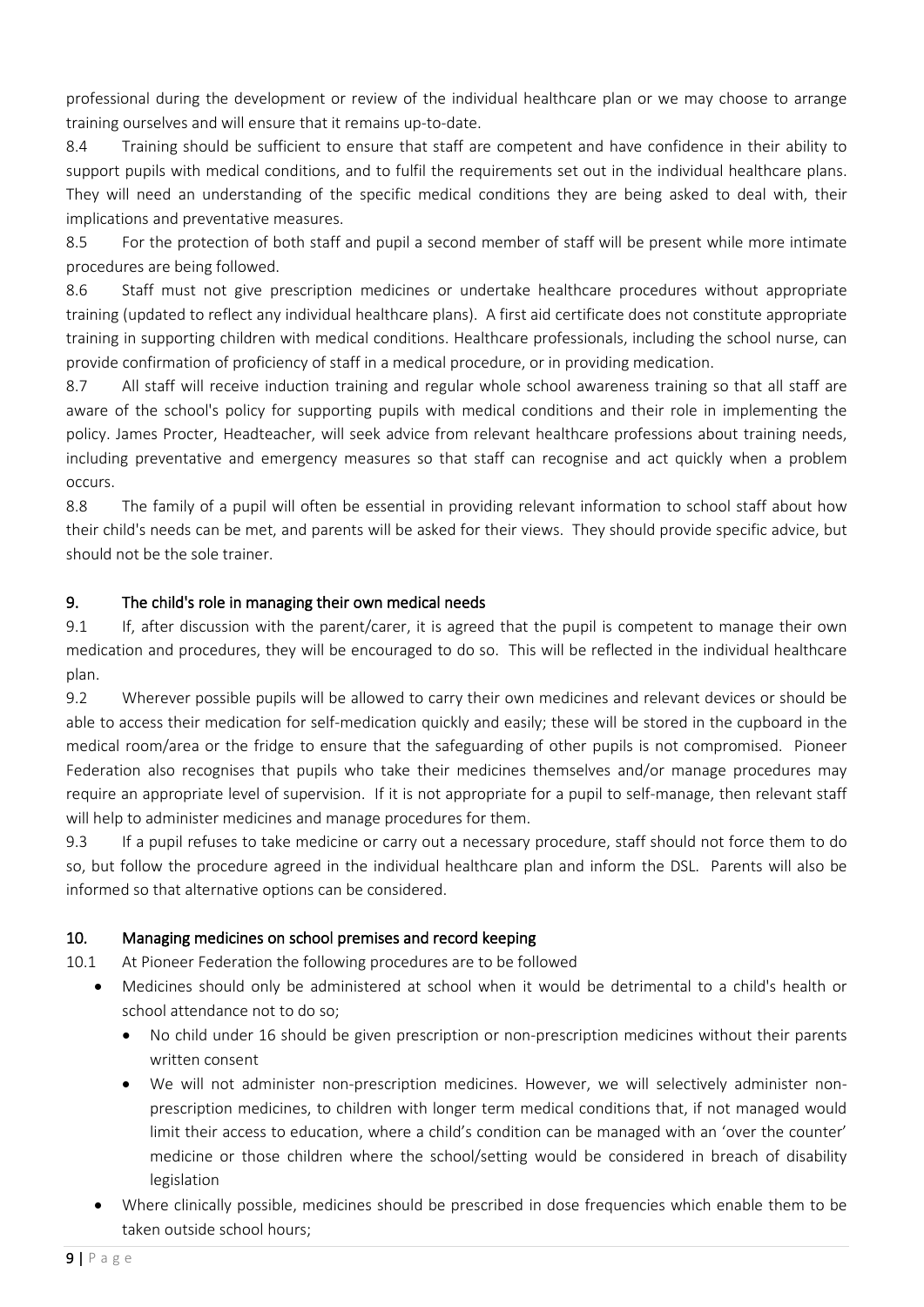- We will only accept prescribed medicines, with written permission from parent/carer that are in-date, labelled, provided in the original container (as dispensed by a pharmacist) and include instructions for administration, dosage and storage. The exception to this is insulin which must be in-date, but will generally be available to schools inside an insulin pen or a pump, rather that its original container;
- It is recommended that a primary school pupil should never carry medicine to and from school. Medicine must be handed to the school secretary as soon as the pupil arrives at school.
- All medicines will be stored safely in the *medical room/area or the fridge if required.* All non-emergency medication will be kept in a locked cupboard used only for that purpose. Some medicines need to be refrigerated. These may only be kept in a refrigerator containing food if they are in an airtight container and clearly labelled. There will be restricted access to a refrigerator holding medicines.
- Pupils will know where their medicines are at all times and be able to access them immediately. Where relevant, they will know who holds the key to the storage facility (the school secretary)
- Medicines and devices such as asthma inhalers, blood glucose testing meters and adrenaline autoinjectors should always be readily available in the child's classroom and not locked away. Pupils requiring such devices are identified and a 'register' of affected pupils is kept up to date. Asthma inhalers should be marked with the child's name.
- A pupil who had been prescribed a controlled drug may legally have it in their possession if they are competent to do so, but passing it to another pupil for use is an offence. Monitoring arrangements may be necessary. Otherwise we will keep all controlled drugs that have been prescribed for a pupil securely stored in a non-portable container and only named staff will have access. The name of the person(s) responsible for the cabinet or administering medication should be stated on the cabinet. Controlled drugs should be easily accessible in an emergency. In cases of emergency the key must be readily available to all members of staff to ensure access. A record should be kept of any doses used and the amount of the controlled drug held in the school;
- Staff administering medicines should do so in accordance with the prescriber's instructions. Pioneer Federation will keep a record of all medicines administered to individual pupils on Medical tracker, stating what, how and how much was administered, when and by whom. Any side effects of the medication to be administered at school should be noted. Written records are kept of all medicines administered to pupils. These records offer protection to staff and pupils and provide evidence that agreed procedures have been followed;
- Only one member of staff at any one time should administer medicines (to avoid the risk of double dosing). Arrangements should be made to relieve this member of staff from other duties while preparing or administering doses (to avoid the risk of interruption before the procedure is completed). If more than one person administers medicines a system will be arranged to avoid the risk of double dosing, e.g. a rota, routine consultation of the individual pupil's medicine record before any dose is given, etc.
- When no longer required, medicines should be returned to the parent/carer to arrange safe disposal. Sharps boxes should always be used for the disposal of needles and other sharps.
- The Governing Body are considering whether to hold asthma inhalers on site for emergency use.
- The Governing Body are considering whether to hold adrenaline auto-injectors on site for emergency use.
- Procedures are in place to ensure that medication expiry dates are checked and that replacement medication is obtained.

#### <span id="page-9-0"></span>11. Medication Errors

11.1 A medication error is when the administration deviates from the instructions of the medical professional and parent. Medication errors typically occur when schools have more than one pupil with the same name. Some examples of medication errors include administration of:

a medication to the wrong pupil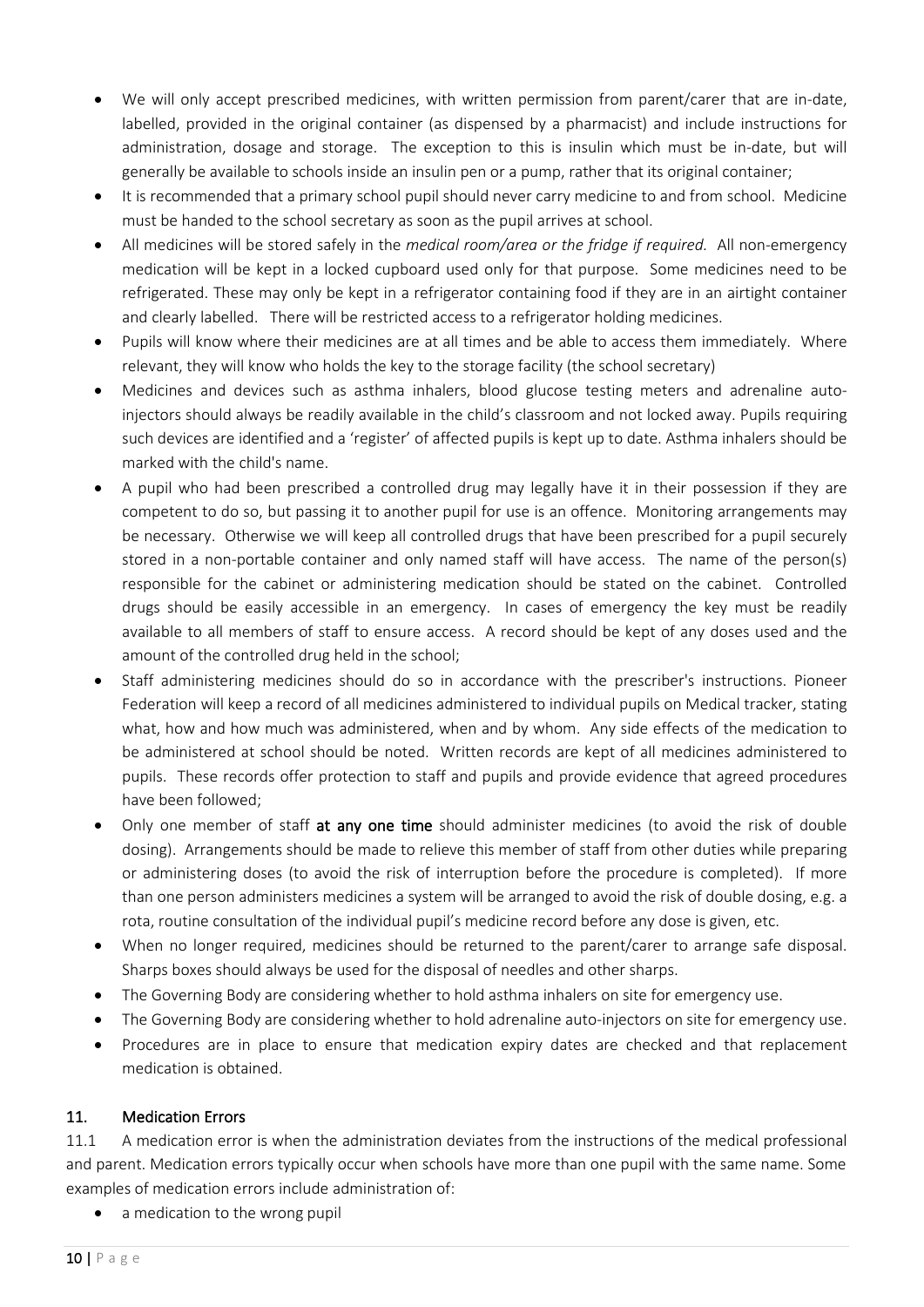- the wrong medication to a pupil
- the wrong dosage of medication to a pupil
- the medication via the wrong route
- <span id="page-10-0"></span>the medication at the wrong time.

11.2 Each medication error must be reported to the Headteacher, DSL and the parents. The incident will also be reported via the ESCC online incident reporting system. Procedures are in place to minimise the risk of medication errors – only one member of staff administrering child's medication and that must immediately be recorded on Medical Tracker to prevent error.

## 12. Emergency procedures

12.1 James Procter, Headteacher will ensure that arrangements are in place for dealing with emergencies for all school activities wherever they take place, including school trips within and outside the UK, as part of the general risk management process

12.2 Where a pupil has an individual healthcare plan, this will clearly define what constitutes an emergency and explain what to do, including ensuring that all relevant staff are aware of emergency symptoms and procedures. Other pupils in the school should know what to do in general terms, such as informing a teacher immediately if they think help is needed.

12.3 If a pupil needs to be taken to hospital, staff will stay with them until the parent arrives, or accompany a child taken to hospital by ambulance. The school is aware of the local emergency services cover arrangements and the correct information will be provided for navigation systems.

#### <span id="page-10-1"></span>13. Offsite visits and sporting activities

13.1 We will actively support pupils with medical conditions to participate in offsite visits and sporting activities by being flexible and making reasonable adjustments unless there is evidence from a clinician such as a GP that this is not possible.

13.2 We will always conduct a risk assessment so that planning arrangements take account of any steps needed to ensure that pupils with medical conditions can be included safely. The individual healthcare plan will be updated with specific information required for the visit/activity and a copy will be taken on the visit. All staff supervising offsite visits will be made aware of any medical needs and relevant emergency procedures. This will involve consultation with parents\carers and relevant healthcare professions and will be informed by our Offsite Visits Policy.

13.3. Staff with the role of administering medicines must have relevant and current training to do so. A first aid qualification does not cover the skills and knowledge required for the administration of medicines.

13.4. Specific procedures on the transporting, storing, etc of medication whilst on an off-site visit is detailed within the school's Offsite Visits Policy.

# <span id="page-10-2"></span>14. Work experience

14.1 The school will assess the suitability of work experience (WEX) placements, with support from the WEX Team. The risk assessment will include the activities being undertaken, travel to and from the placement, supervision during non-teaching time or breaks and lunch hours. This will not conflict with the responsibility of the employer to undertake a risk assessment to identify the significant risks and necessary control measures when pupils below the minimum school leaving age are on site.

#### <span id="page-10-3"></span>15. Hygiene/Infection Control

15.1 All staff will be familiar with normal precautions for avoiding infection and must follow basic hygiene procedures. Staff will have access to protective disposable vinyl gloves and take care when dealing with spillages of blood or other body fluids and disposing of dressings or equipment. Further information is contained in the First Aid Policy and the Guidance for Schools on First Aid.